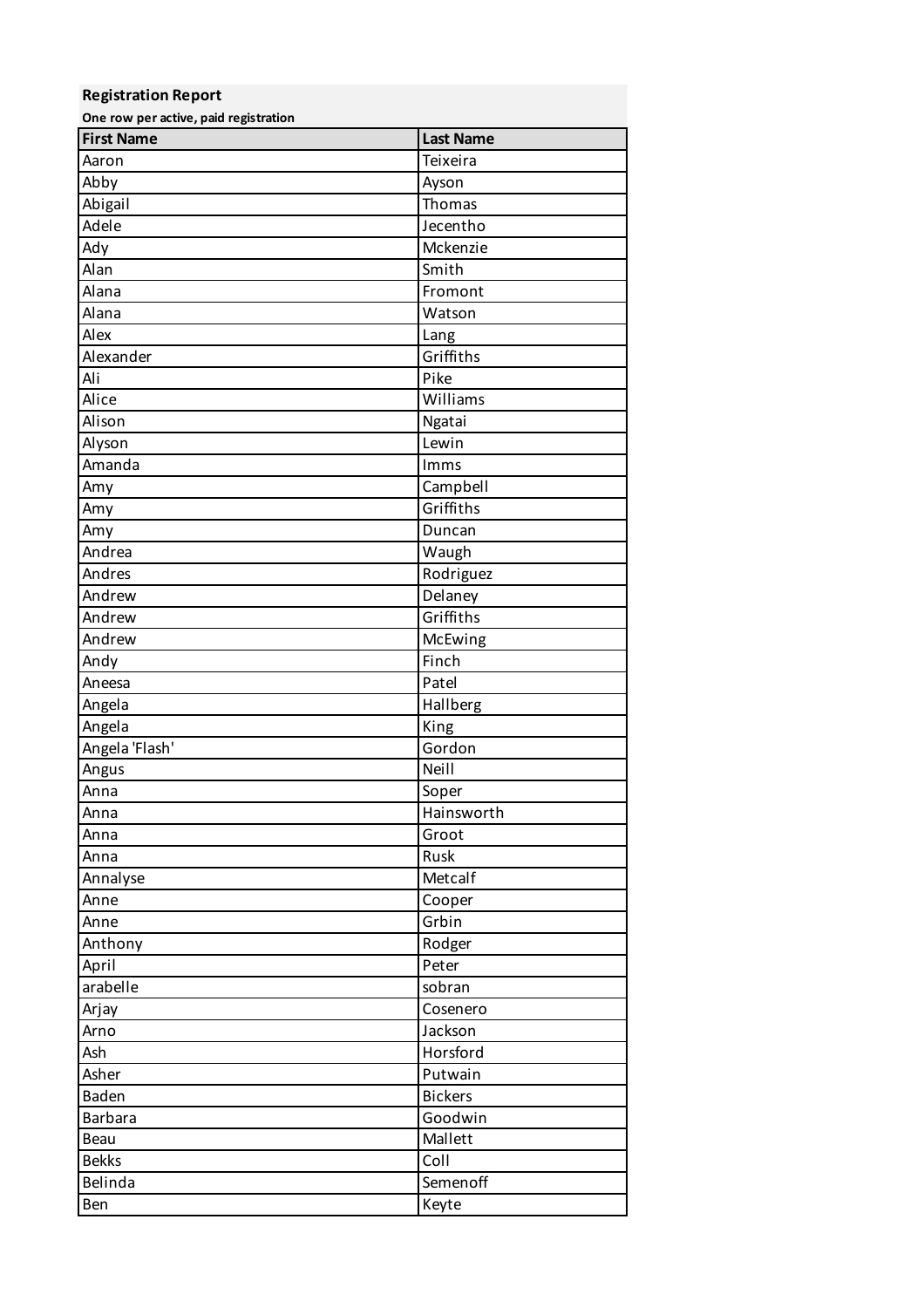| <b>Bernie</b>  | Fanning       |
|----------------|---------------|
| <b>Bes</b>     | Lironi-Irvine |
| <b>Beth</b>    | Simpson       |
| <b>Bradley</b> | Quin          |
| <b>Braxton</b> | Sheard        |
| <b>Bree</b>    | Torkington    |
| <b>Brent</b>   | Gilpin        |
| <b>Briar</b>   | Keates        |
| <b>Briar</b>   | Bennett       |
| <b>Brooke</b>  | Martin        |
| Caleb          | Elliot        |
| Caris          | Teo           |
| Carol          | <b>Brown</b>  |
| Carol          | Christy       |
| Caroline       | Davis         |
| Cathryn        | Wood          |
| Cecilia        | Vorster       |
| Ceri           | Smith         |
| Chantelle      | Volschenk     |
| Cherie         | Hemara        |
| Chris          | Maskell       |
| Chris          | Hogg          |
| <b>CHRIS</b>   | <b>McEVOY</b> |
| Chris          | Lincoln       |
| Chris          | Morrison      |
| Chrissy        | Gamman        |
| Christina      | Riedler       |
| Christine      | Fraser        |
| Chubby         | Upton         |
| Ciara          | Elliot        |
| Claire         | Furlong       |
| Claire         | Mcskimming    |
| Clare          | Hoenig        |
| Clelia         | Taylor        |
| Cole           | Edwardson     |
| Colin          | Balderstone   |
| Conor          | Dunne         |
| Cooper         | Fromont       |
| Courtney       | Herlihy       |
| Courtney       | Simons        |
| Curtis         | Gaylor        |
| Dan            | Boye          |
| Daniel         | Potter        |
|                |               |
| Darlene        | Lang          |
| David          | Guy           |
| David          | Postlewaight  |
| David          | Thomas        |
| David          | Peter         |
| Davina         | Connolly      |
| Debbie         | Taylor        |
| Deborah        | Wheeler       |
| Delwyn         | Heron         |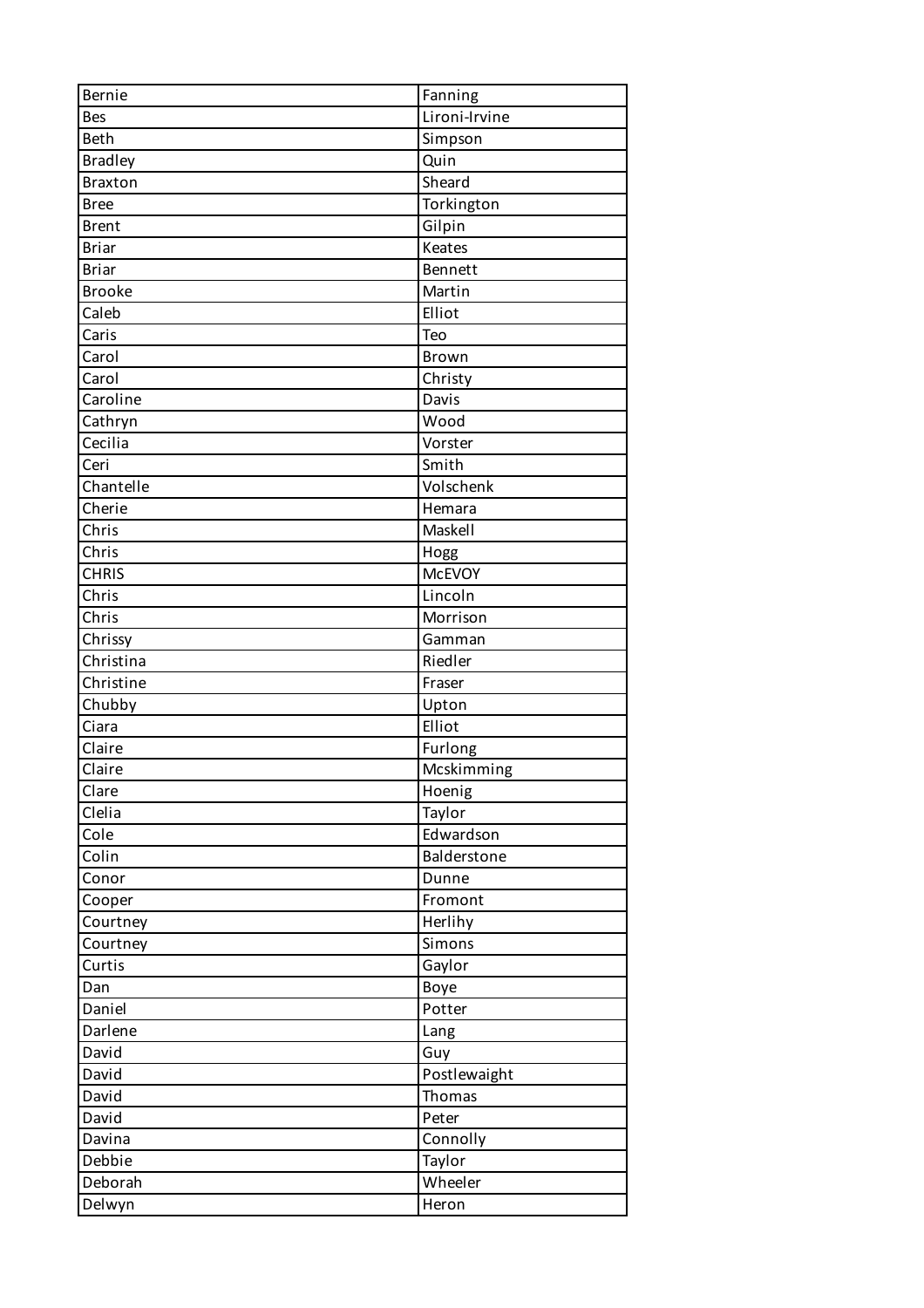| Delwyn              | Clements       |
|---------------------|----------------|
| Dennis              | Langford       |
| Des                 | Imms           |
| Diana               | Smith          |
| Diane               | Povey          |
| Dion                | McCracken      |
| Dj                  | Gillming       |
| Dolan               | <b>Baker</b>   |
| Dom                 | Liefting       |
| Donna               | Herrick        |
| Dwayne              | <b>Beckett</b> |
| EDWARD              | SUNDSTRUM      |
| Eleanor             | O'Donnell      |
| Elke                | Fox            |
| Ellaleen            | Green          |
| Eloise              | <b>Barlow</b>  |
| Emily               | Thompson       |
| Emily               | Ashby          |
| Emma                | Boom           |
| Emma                | Sherratt       |
| Erin                | Wright         |
| Erin                | Grbin          |
| Ethan               | Crutcher       |
| Eunice              | Lim            |
| Eve                 | Macfarlane     |
| Evelyn              | Mcneill        |
| Ezra                | Van Rijswijk   |
| Fiona               | Bamforth       |
| Fletcher            | Pool           |
| Florence            | Peita          |
|                     | Redfern        |
| Flynn<br>$F$ rancis | Toko           |
| Francois            | Joubert        |
| Gabriella           |                |
|                     | du Preez       |
| Gabrielle           | Byrne          |
| Gary                | <b>Betts</b>   |
| Gary                | <b>Bubb</b>    |
| Gemma               | Vine           |
| Geoff               | Donovan        |
| George              | Francis        |
| <b>GILLIAN</b>      | <b>TRASS</b>   |
| Giovan              | Widjaja        |
| Glen                | Rogers         |
| Greg                | Waite          |
| Greg                | Town           |
| Gwen                | Smith          |
| Gypsy-Lee           | Foyle          |
| H.O.Trunners        | Hoto           |
| Hamish              | Ferguson       |
| Hannah              | Lugtigheid     |
| Hannah              | Ewenson        |
| Hannah              | Gillespie      |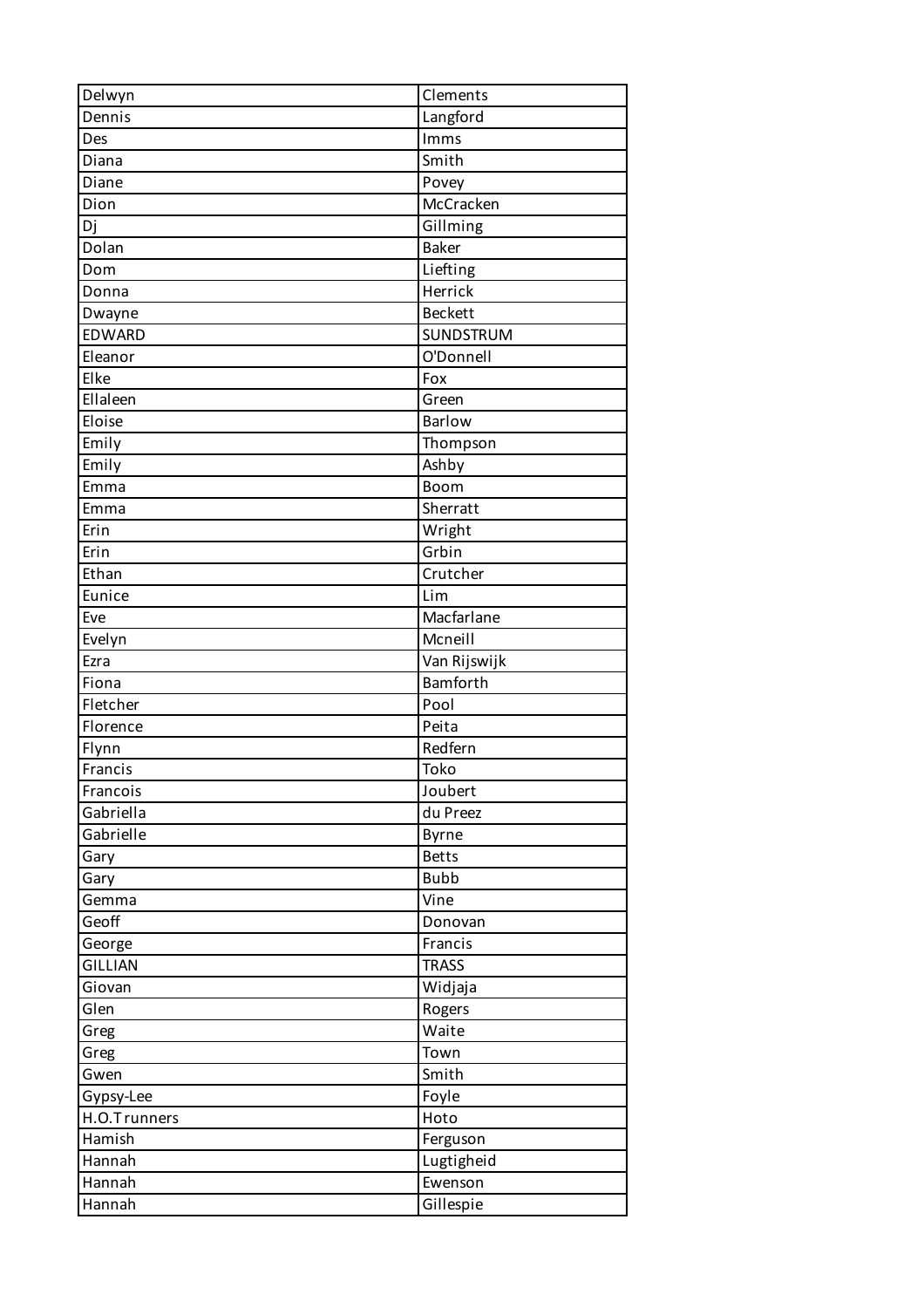| Hayden        | Jones-Moore        |
|---------------|--------------------|
| Hayden        | Bell               |
| Hayley        | Martin             |
| Heather       | Moore              |
| Heather       | Giles              |
| Heather       | Gilligan           |
| Helen         | Francis            |
| Helen         | Brereton           |
| Helen         | Sinclair           |
| Helen         | Jagger             |
| Helena        | Thompson           |
| Hewitt        | Pool               |
| Holly         | Lewis              |
| Horoe         | Te Tuhi            |
| Hui           | Li                 |
| Humphrey      | Delaney            |
| lan           | <b>Birch</b>       |
| Ingrid        | Johnstone          |
| <b>INTHIA</b> | LINDBERG-WILSON    |
| Jack          | Koenen             |
| Jackie        | Grant              |
|               | Lewin              |
| Jacqui        | Booth              |
| Jaimee        |                    |
| James         | Walsh              |
| James         | McLachlan          |
| Jan           | McPhail            |
| Janene        | Quirk              |
| Janine        | Locke              |
| Janine        | Delonge            |
| Jaquel        | Armstrong-Openshaw |
| Jasper        | King               |
| Jean          | Bischkopf          |
| Jeff          | <b>Burson</b>      |
| Jen           | Webster            |
| Jenny         | Hamilton           |
| Jenny         | <b>Bakker</b>      |
| Jenny         | Pollard            |
| Jenny         | Aspden             |
| Jess          | Ivess              |
| Jessie        | Jones              |
| Jill          | Coyle              |
| Jimmie        | Pilcher            |
| Jo            | Groome             |
| Jo            | Reid               |
| Jo            | Talijancich        |
| Joanne        | Beazley            |
| Jodi          | Jackson            |
| Joe           | Dawson             |
| Johanna       | Wito               |
| John          | Anderson           |
| John          | Lengyel            |
| John          | Hartnell           |
|               |                    |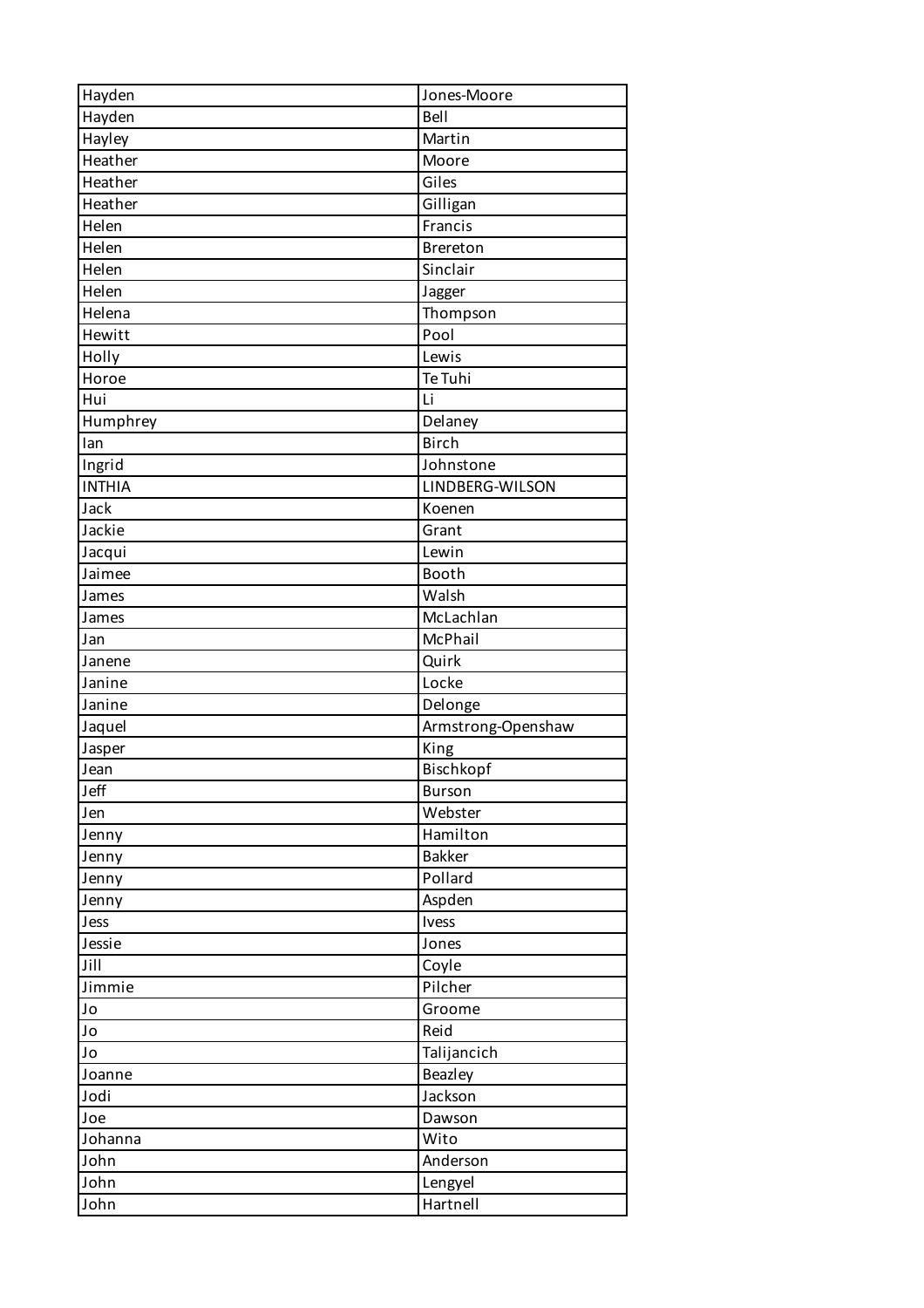| Jordan     | Van Der Klei   |
|------------|----------------|
| Jordan     | Hooper         |
| Josephine  | Griffiths      |
| Josh       | Kirby          |
| Juanita    | McGoldrick     |
| Judi       | Rogers         |
| Judie O.   | Climie         |
| Juliana    | Villamizar     |
| Julie      | Duffy          |
| Juri       | Carminati      |
| Kaitlin    | Cochran        |
| Kane       | Lyden          |
| Karen      | Shepherd       |
| Karin      | Jensen         |
| Karina     | Telfer         |
| Karina     | Schreurs       |
| Karyn      | Pilcher        |
| Kate       | <b>Biddles</b> |
| Katherine  | <b>Belz</b>    |
| Kathryn    | Jackson        |
| Katie      | Clark          |
| Katja      | Duchale        |
| Katrina    | Holder         |
| Katy       | Simon          |
| Kay        | Lengyel        |
| Kaye       | Logan          |
| Keira      | Davis          |
| Kelly      | McCallum       |
| Kelly      | Blagrove       |
| Kelly      | <b>Bradley</b> |
| Kelly      | Middleton      |
| Kelvin     | Teixeira       |
| Kendra     | Balderstone    |
| Kendra     | Leathem        |
| Kerri-Anne | Regan          |
| Kerryn     | Nathan         |
| Kimberly   | McLeod         |
| Klyde      | Fateg          |
| Kylie      | Gutterson      |
| Laura      | Whittingham    |
| Laura      | Aspden         |
| Laurence   | <b>Brand</b>   |
| Le Roux    | Volschenk      |
| Lea        | Callan         |
| Leanne     | Drube          |
| Lee        | Whitehead      |
| Leela      | Hauraki        |
| Leigh      | Guddat         |
| Lesley     | Cook           |
| Lesley     | Parkin         |
| Liam       | Hogan          |
| Libby      | Lowe           |
|            |                |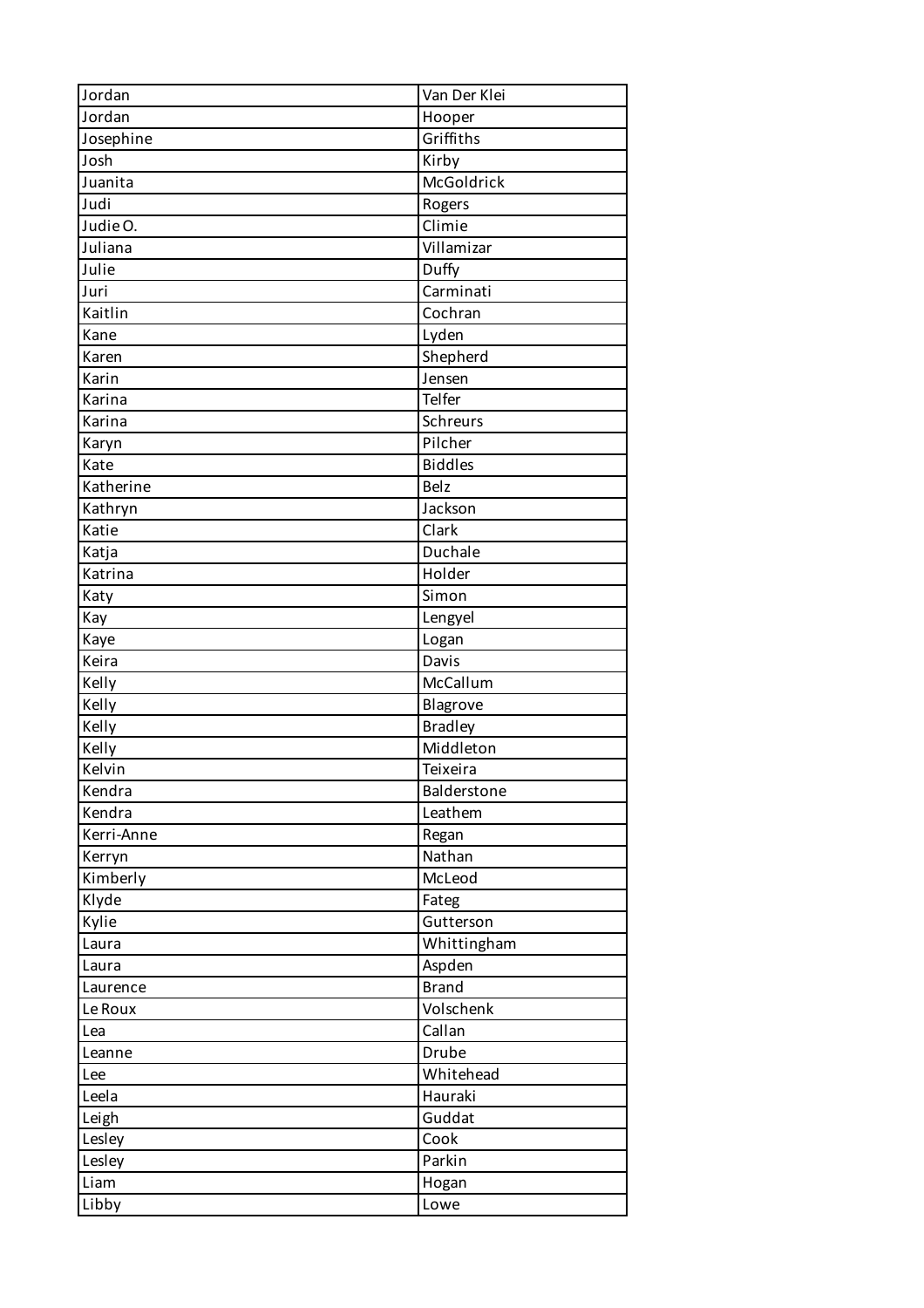| Libby        | Jones           |
|--------------|-----------------|
| Liese        | MacGill         |
| Lillian      | Leathem         |
| Lily         | Kemble Welch    |
| Linda Tupaea | Linda Tupaea    |
| Lisa         | Pilcher         |
| Lisa         | Salter          |
| Lisa         | Agnee           |
| Liz          | Newnham         |
| Locky        | Pyle            |
| Logan        | Smith           |
| Lou          | Mutu            |
| Lucille      | Seifert         |
| Lucy         | Evans           |
| Lynda        | Matthews        |
| Lyndon       | Griffiths       |
| Madison      | Eruera          |
| Madri        | <b>Botha</b>    |
| Maggie       | Guy             |
| Maisey       | Easterbrook     |
| marcus       | barker          |
| Marcus       | Agnew           |
| Margaret     | Dawson          |
| Margy        | Gilpin          |
| Maria        | Fajardo         |
| Maria        | Easterbrook     |
| Mark         | <b>Buckland</b> |
| Mark         | Hubbard         |
| Mark         | Callan          |
| Mark         | <b>Bradley</b>  |
| Martin       | Stotter         |
| martin       | white           |
| Matilda      | Pool            |
| Max          | Thomas          |
| Max          | Graimes         |
| Megan        | Edwardson       |
| Megan        | White           |
| Melanie      | Jeavons         |
| Melissa      | Puren           |
| Mia          | Agnew           |
| Michael      | Seow            |
| Michaela     | Chapman         |
| Michelle     | Jaggard         |
| Michelle     | Morrison        |
| Michelle     | Gavin           |
| Michelle     | Cunningham      |
| Michelle     | Cooper          |
| Michelle     | Turner          |
| Mick         | Killeen         |
| Mikaela      | Davis           |
| Mikayla      | Allen           |
| Mirco        | Seifert         |
|              |                 |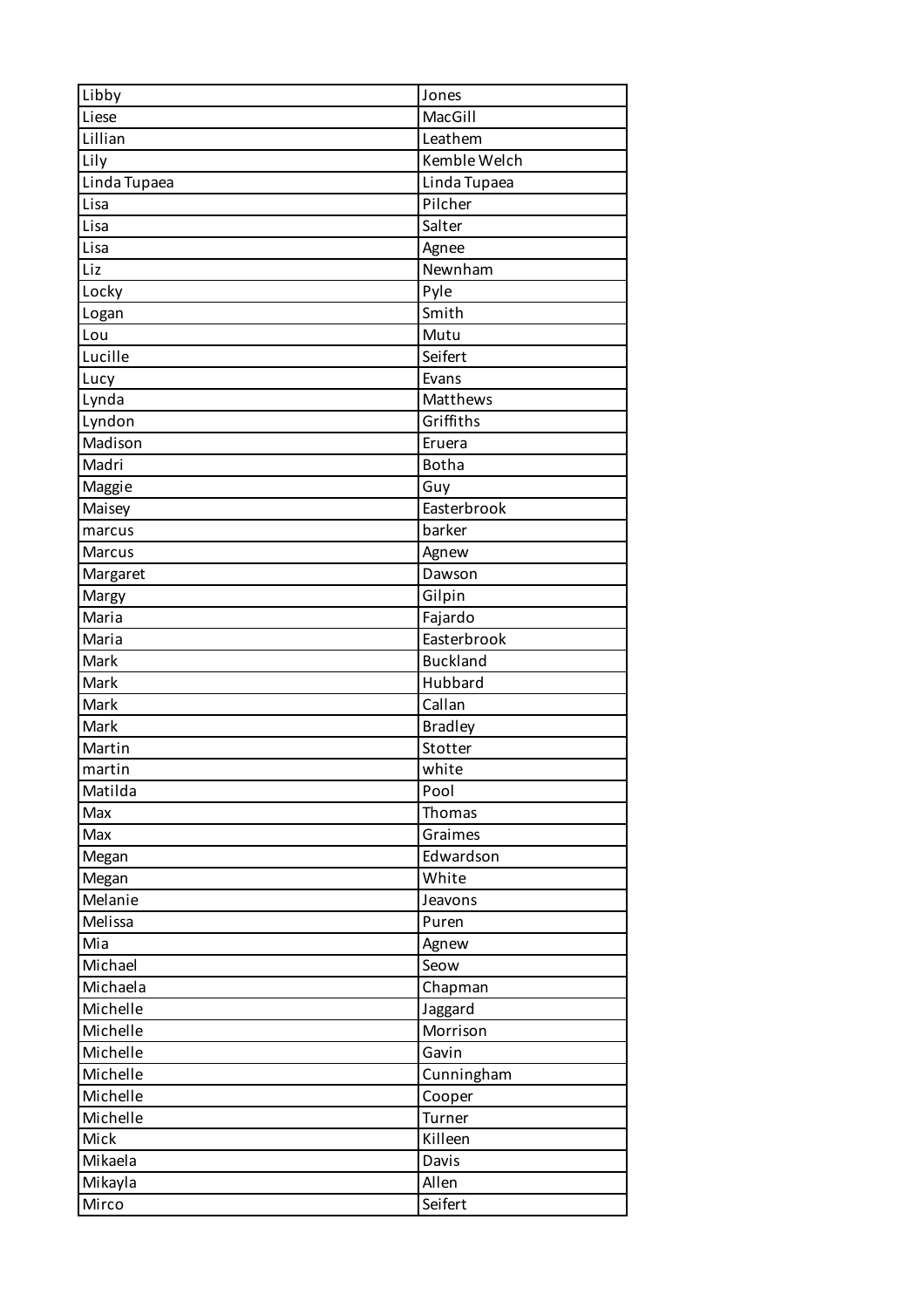| Moana        | Te Tuhi        |
|--------------|----------------|
| Mya          | Fromont        |
| Nadia        | De La Guerre   |
| Nadia        | Lehmann        |
| Nadia        | Sorensen       |
| Nadine       | Fisher         |
| Nathan       | <b>Barnes</b>  |
| Nelson       | Hall           |
| <b>Ness</b>  | Lawgun         |
| Ngaire       | McLachlan      |
| Ngaire       | Hames          |
| Niamh        | Hall           |
| Nicholas     | <b>Beets</b>   |
| Nick         | Pacey          |
| <b>Niels</b> | Chlupka        |
| Nyssa        | Ashurst        |
| Olivia       | Smith          |
| Ophelia      | Delaney        |
| Pablo        | Rust           |
| Pam          | Reyburn        |
| Paniti       | soysakul       |
| Patricia     | Clark          |
| Patrick      | Wills          |
| Paul         | Francis        |
| Paul         | Parsonage      |
| Paula        | Crump          |
| Pauline      | Dinsdale       |
| Peta         | Logan          |
| Pete         | Hames          |
| Peter        | Cross          |
| Peter        | Nowell         |
| Peter        | Pool           |
| Phill        | Schley         |
| Pip          | Boye           |
| Pip          | Dalley         |
| Piripi       | Mihaka         |
| Rachael      | Liefting       |
| Rachel       | <b>Birch</b>   |
| Rachel       | Cullen         |
| Raelene      | <b>Butters</b> |
| Raewyn       | Neale          |
| Raewyn       | Champness      |
| Rebecca      | Watson-Young   |
| Rebecca      | Rowsell        |
| Rebecca      | Madge          |
| Rebecca      | Davison        |
| Rebecca      | Thorne         |
|              |                |
| Reti         | Hick           |
| Richard      | Messinger      |
| Riley        | Hallberg       |
| Rita         | Giles          |
| Rita         | Hames          |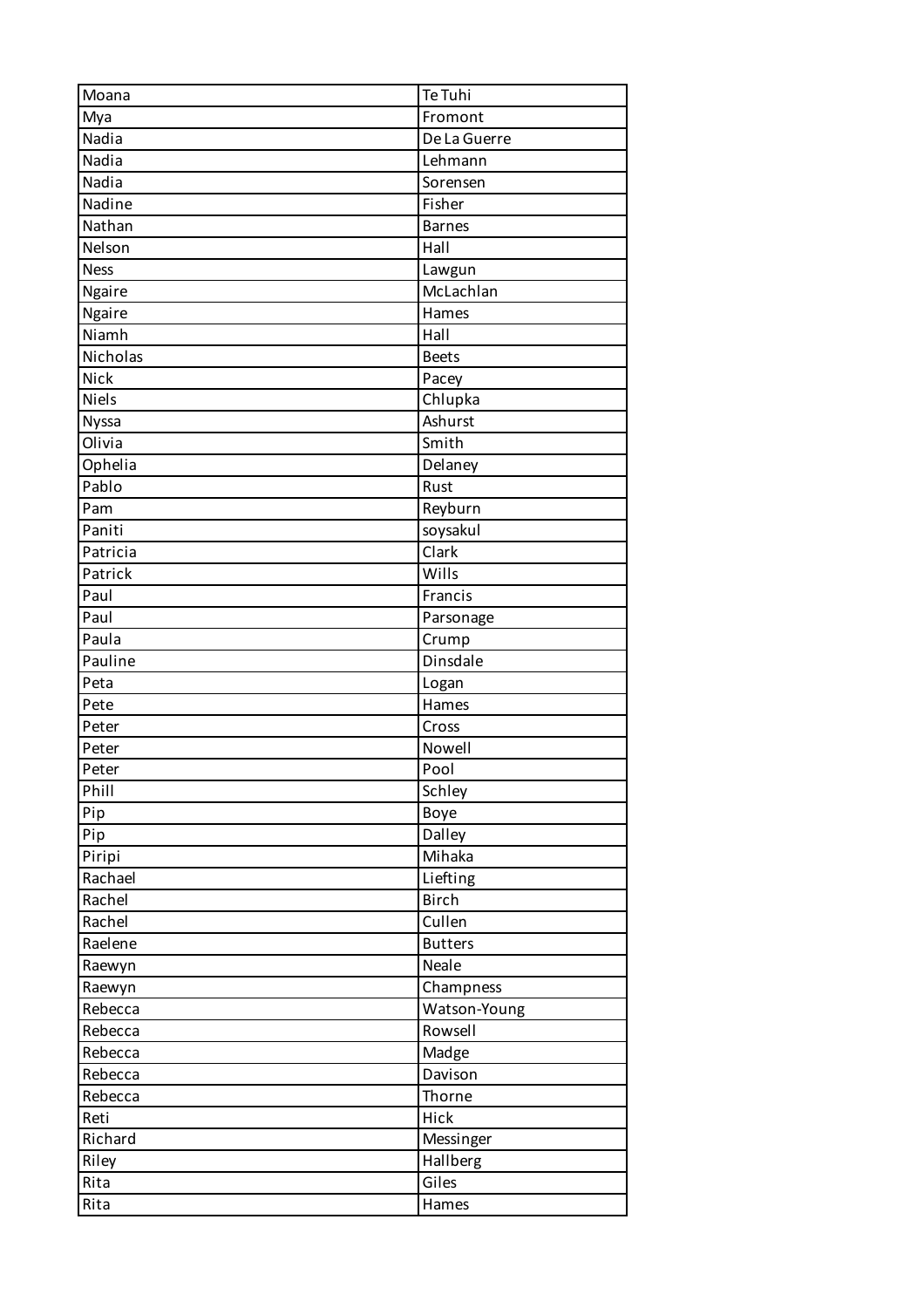| Rob            | Dinsdale       |
|----------------|----------------|
| Robin          | <b>Botha</b>   |
| Robyn          | Hallberg       |
| Rochelle       | Lewis          |
| Roger          | Winton         |
| Ronald         | Alexander      |
| Ronnie         | Pike           |
| Rory           | Hogg           |
| Roy            | Lewis          |
| Royce          | Wood           |
| Ruth           | Lin            |
| Ryan           | Turei          |
| Sable          | jaewchimpoonut |
| Sam            | Griffin        |
| Sam            | Marsh          |
| Sandra         | Peterson       |
| Sangria        | Uparimart      |
| Sarah          | Edmonds        |
| Sarah          | Auvaa          |
| Sarah          | Da Silva       |
| Sarah          | Morris         |
| Sarita         | Parker         |
| Sefton         | Delaney        |
| Shane          | Ball           |
| Shari          | Purdon         |
| Sharlene       | Martin         |
| Sharon         | Gurnell        |
| Shawn          | Parker         |
| Shelley        | Nissen         |
| Shelley        | Thomas         |
| Shona          | Donovan        |
| Sila           | Auvaa          |
| Soraya         | Noor           |
| Soraya         | Te Iringa      |
| <b>STEPHEN</b> | <b>TRASS</b>   |
| Stevie         | Hamilton       |
| Sue            | Devaliant      |
| Sue            | Matthews       |
| Susan          | Keighley       |
| Suzanne        | Larmer         |
| Sylvie         | Rodger         |
| Tahlia         | Semenoff       |
| tania          | galloway       |
| Tanya          | Moore          |
| Tanya          | Chapman        |
| Tanya          | Newman         |
| Tara           | Wilson         |
| Tayla          | Rogers         |
| Teish          | Paton          |
| Teresa         | Colthurst      |
| Theo           | Redfern        |
| Theo           | Gibbons        |
|                |                |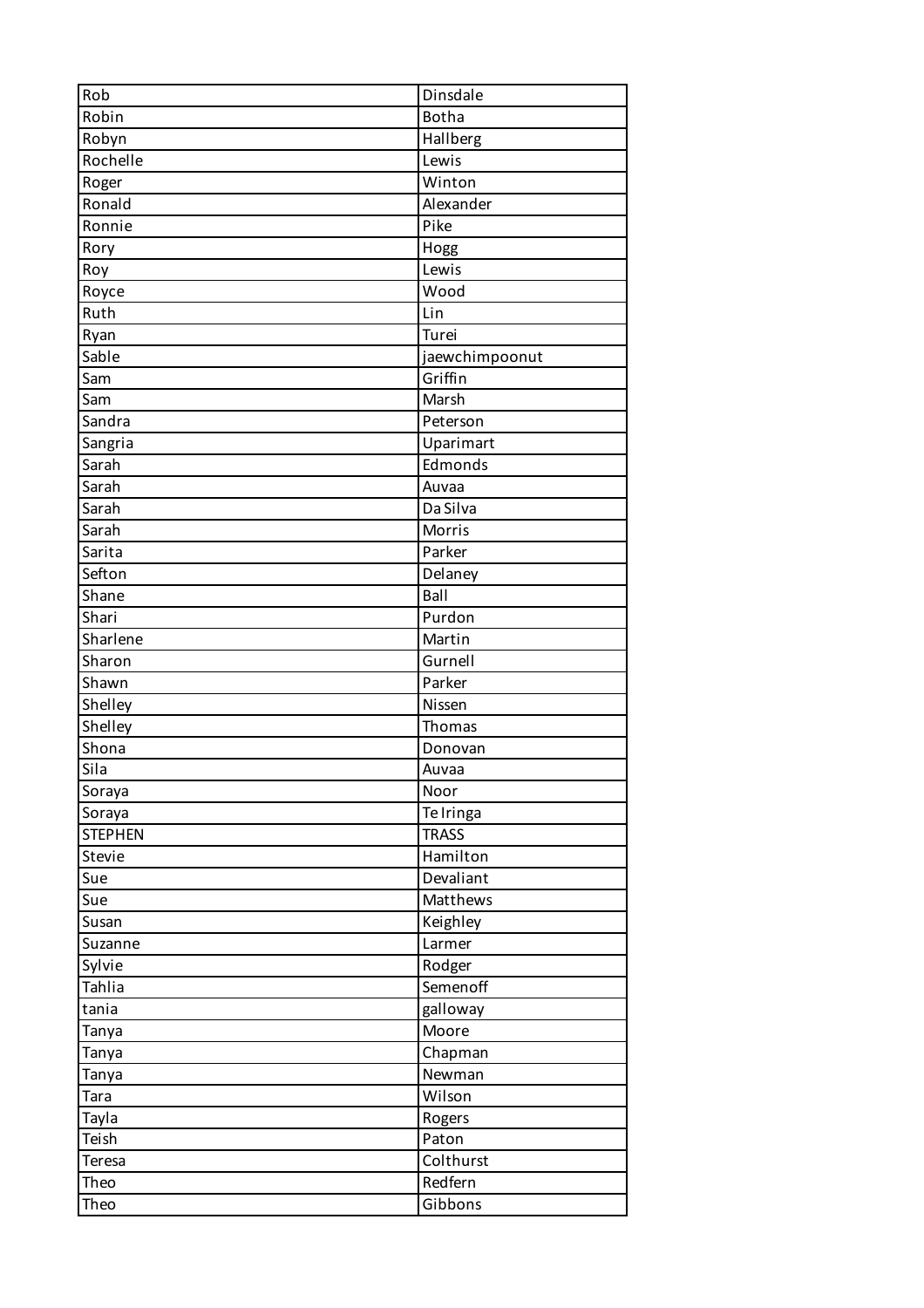| Theresa      | Mischewski   |
|--------------|--------------|
| Tim          | Anderson     |
| Tim          | <b>Brown</b> |
| Toby         | Bell         |
| Tom          | Masters      |
| Tom          | Davison      |
| Tongtong     | Yu           |
| Tori         | Kerr         |
| Tracey       | Redfern      |
| <b>Tracy</b> | Carter       |
| <b>Tracy</b> | McEwen       |
| Trish        | Hayward      |
| Valerie      | Wright       |
| Valerie      | Marie        |
| Vincent      | Taylor       |
| Viv          | Hodge        |
| Vynka        | McVeigh      |
| Warren       | <b>Baier</b> |
| Waru         | Ashby        |
| Yvette       | Maera        |
| Yvonne       | Masefield    |
| Zara         | Ingrey       |
| Zoe          | Garrett      |
| Zoe          | Jenkins      |
| Zoee         | Hoy          |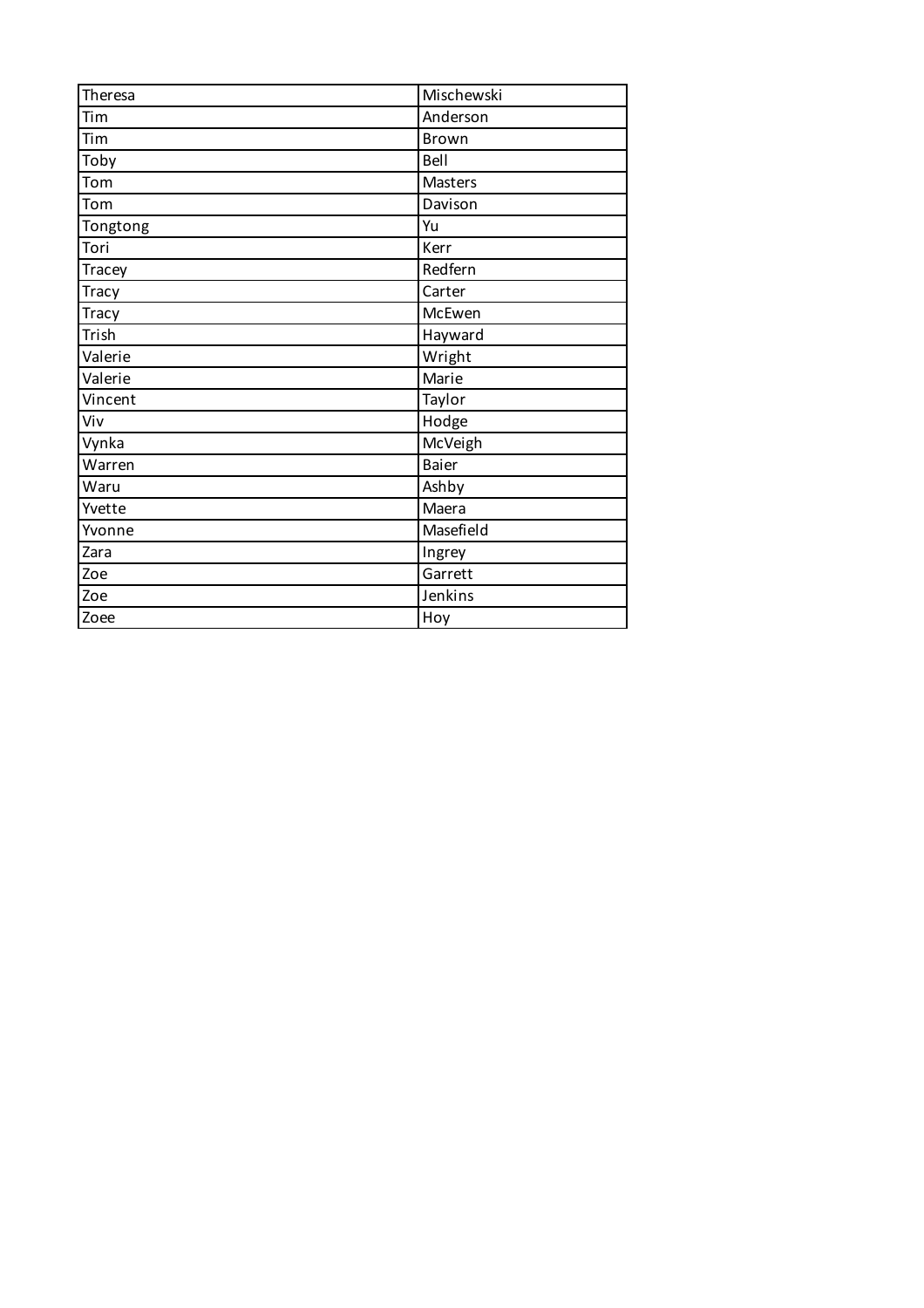**Registration Report One row per active, paid registration First Name Last Name**

> **Registration R One row per acti**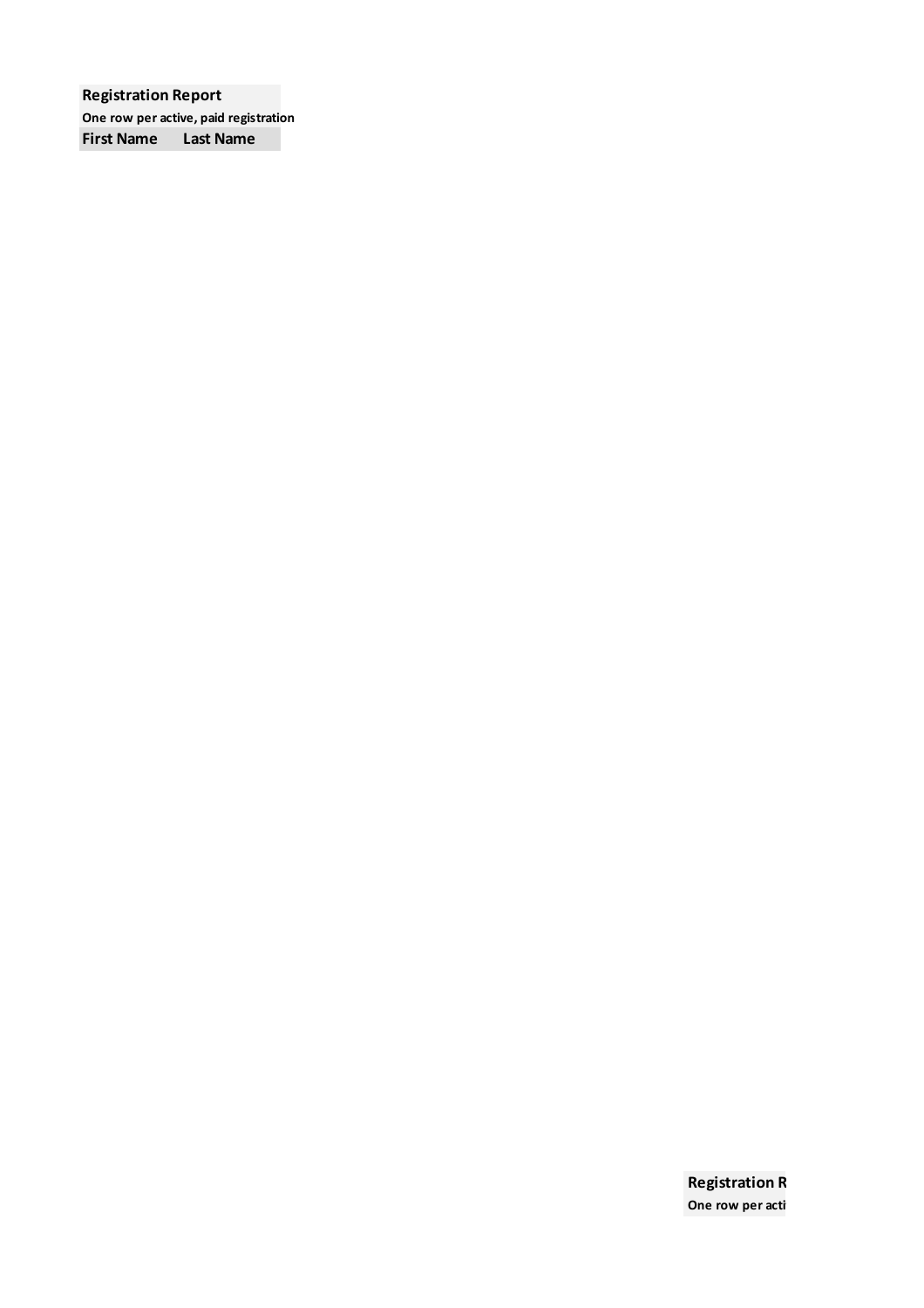**First Name**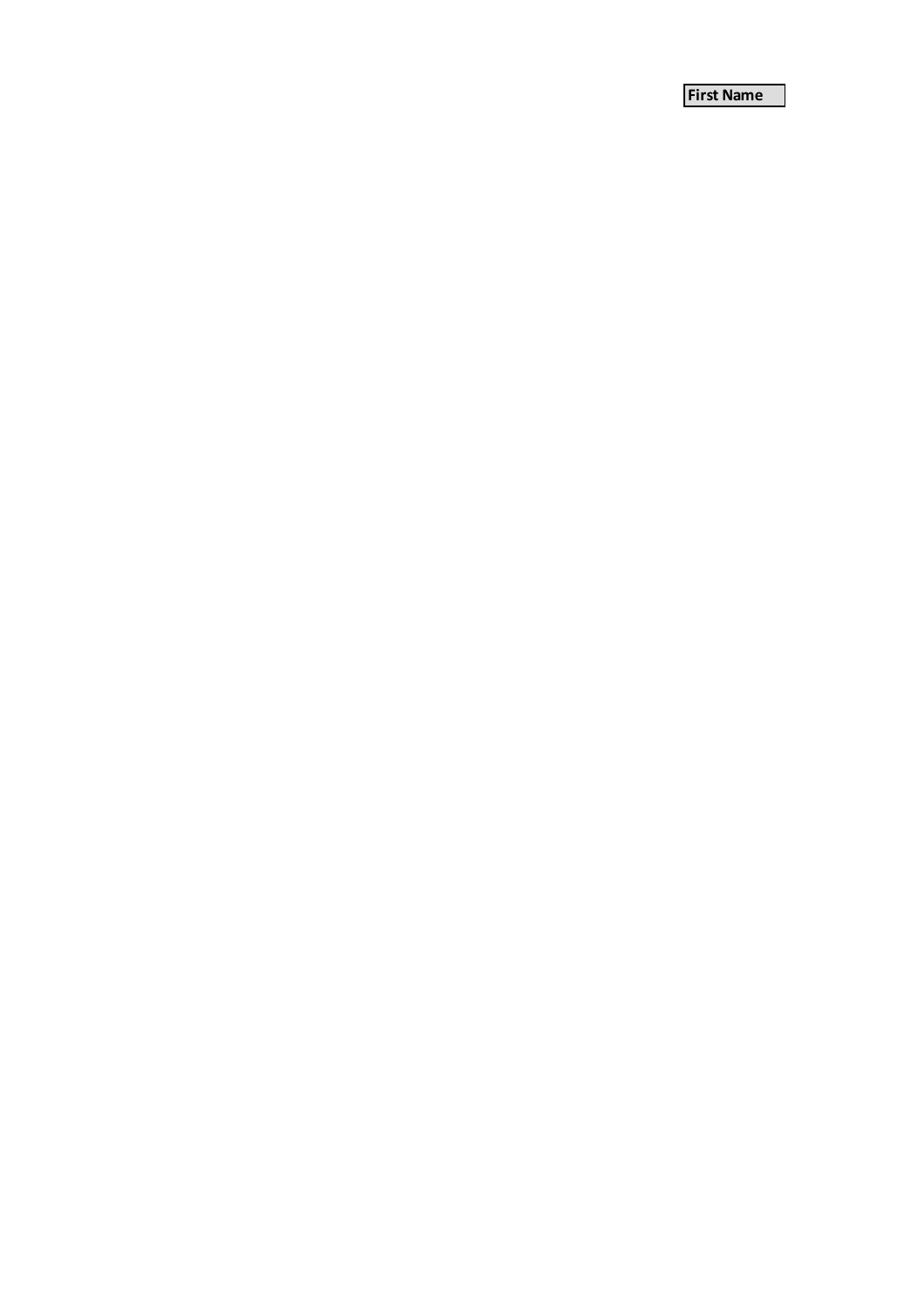**Report ve**, paid registration